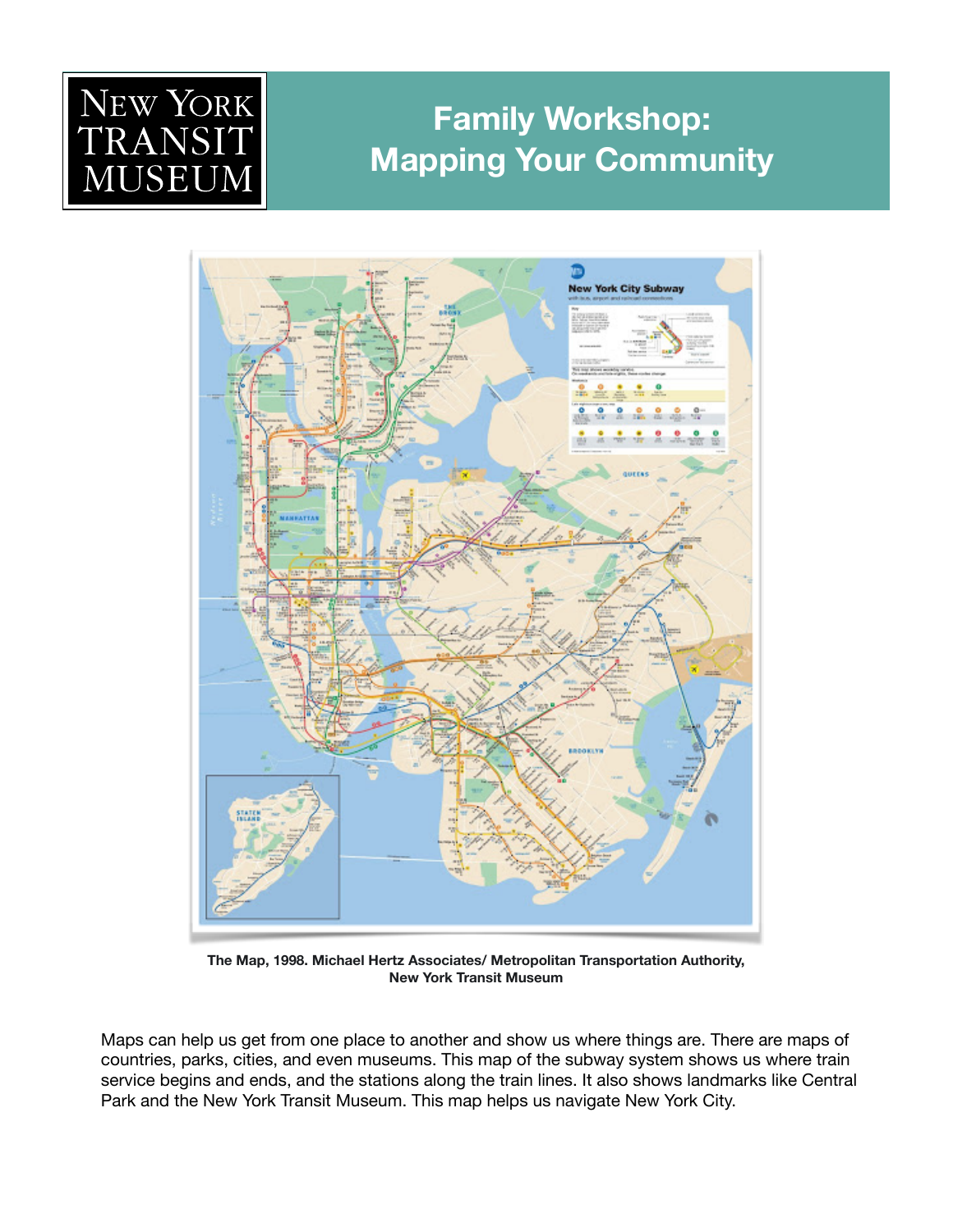

**Bay Ridge 95th St Neighborhood Map detail, Metropolitan Transportation Authority** 

## **LOOK**

Take a moment to look closely at all of the details in this picture. What do you notice?

### **THINK and SHARE**

- What do you think the word "You" stands for on this map?
- What landmarks, or special locations, are on this map?
- What colors do you see on this map? How do those colors help the reader understand it?

## **DISCOVER**

There are different kinds of **maps** we can use to get around New York City. There are subway maps, maps for the bus, walking tour maps, and maps showing bike paths. It takes great attention to detail and careful planning to be a **cartographer**, or a person who makes maps.